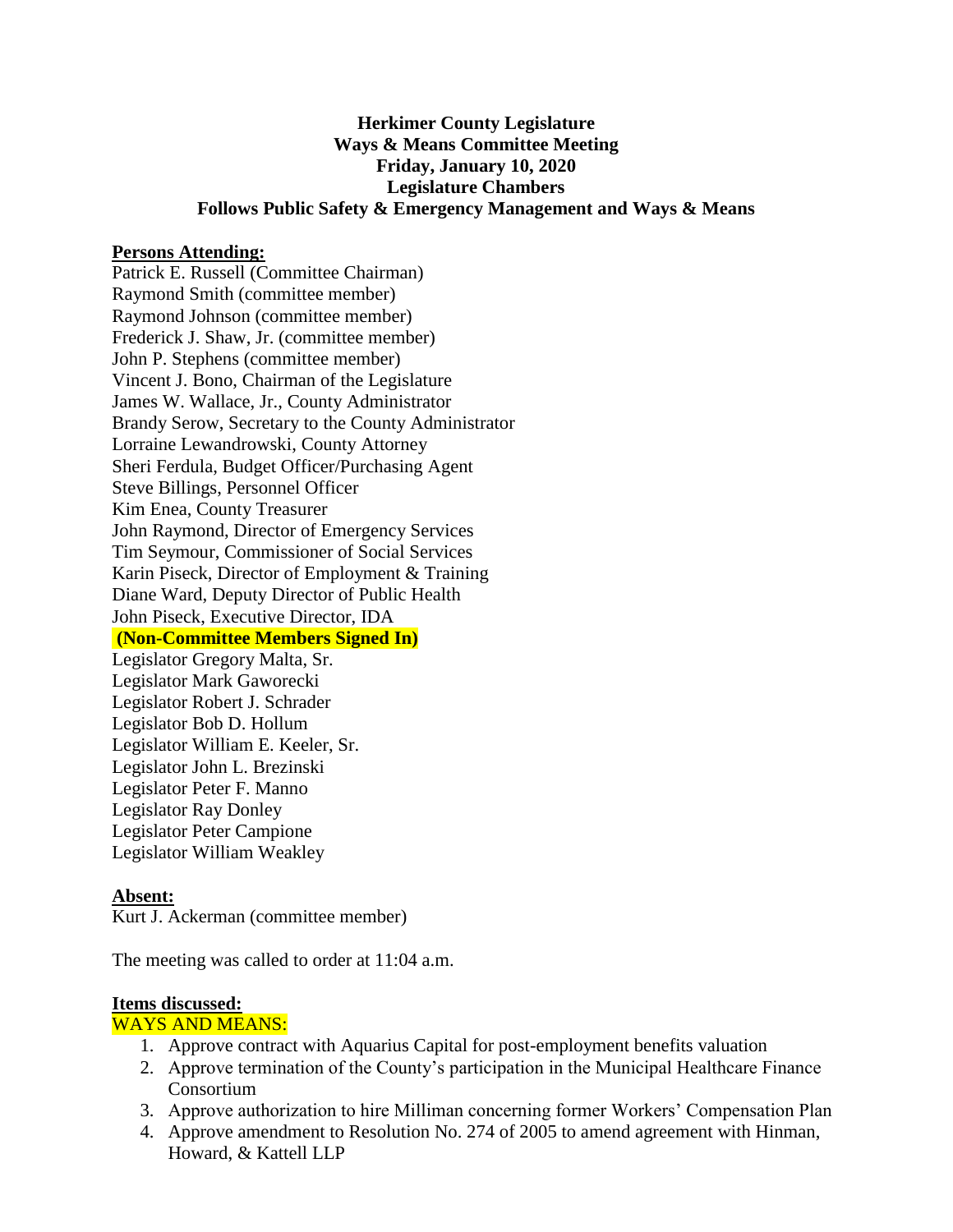- 5. Approve renewal of contract with Three + One in Treasurer's Office
- 6. Approve transfer in 2018 Emergency Management Performance Grant
- 7. Approve leave of absence extension for Mary Sullivan
- 8. Approve appropriation of funds for ERN in Employment & Training
- 9. Approve 2019 budget amendment and transfer of funds for the Education of Handicapped Children program in Public Health
- 10. Approve 2019 budget amendment and appropriate funds for the Early Intervention program in Public Health
- 11. Approve appropriation for Community Foundation for Herkimer County Community Development Plan
- 12. Approve transfer in IDA
- 13. Approve 2019 transfers
- 14. Budget amendment for sales tax
- 15. Budget amendment for CDBG
- 16. Other

## **Committee Vote Record:**  WAYS & MEANS:

Mr. Johnson and Mr. Bono are marked absent.

Item #1 – On motion of Mr. Shaw, seconded by Mr. Stephens, Item #1 was voted on and approved. Unanimous. Absent: 3.

Item #2 –On motion of Mr. Stephens, seconded by Mr. Shaw, Item #2 was voted on, approved and moved for Resolution. Unanimous. Absent: 3.

Item #3 - On motion of Mr. Stephens, seconded by Mr. Smith, Item #3 was voted on, approved and moved for Resolution. Unanimous. Absent: 3.

Mr. Bono marked present.

Item #4 - On motion of Mr. Smith, seconded by Mr. Bono, Item #4 was voted on, approved and moved for Resolution. Unanimous. Absent: 2.

Mr. Johnson marked present

Item #5 - On motion of Mr. Shaw, seconded by Mr. Stephens, Item #5 was voted on, approved and moved for Resolution. Unanimous. Absent: 1.

Item #6 - On motion of Mr. Stephens, seconded by Mr. Johnson, Item #6 was voted on, approved and moved for Resolution. Unanimous. Absent: 1.

Item #7 - On motion of Mr. Shaw, seconded by Mr. Smith, Item #7 was voted on, approved and moved for Resolution. Unanimous. Absent: 1.

Item #8 - On motion of Mr. Smith, seconded by Mr. Bono, Item #8 was voted on, approved and moved for Resolution. Yes: Russell, Smith, Shaw, Stephens, Bono (5). No: Johnson (1). Absent: Ackerman (1).